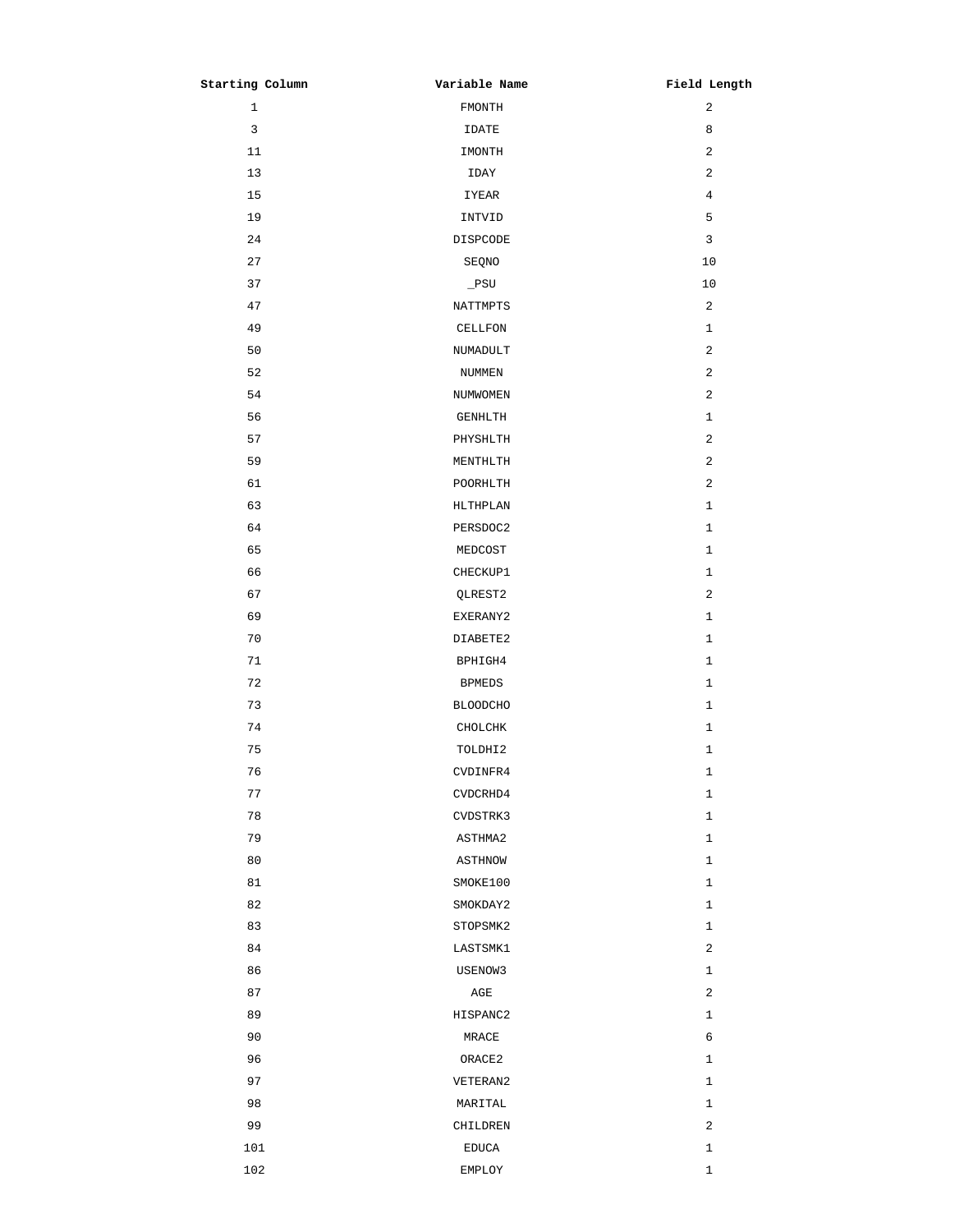| Starting Column | Variable Name   | Field Length   |
|-----------------|-----------------|----------------|
| 103             | INCOME2         | $\overline{a}$ |
| 105             | WEIGHT2         | 4              |
| 109             | HEIGHT3         | 4              |
| 113             | WTYRAGO         | 4              |
| 117             | WTCHGINT        | $\mathbf{1}$   |
| 118             | NUMHHOL2        | 1              |
| 119             | NUMPHON2        | $\mathbf{1}$   |
| 120             | TELSERV2        | 1              |
| 121             | SEX             | $\mathbf{1}$   |
| 122             | PREGNANT        | $\mathbf{1}$   |
| 123             | CAREGIVE        | $\mathbf{1}$   |
| 124             | QLACTLM2        | $\mathbf{1}$   |
| 125             | USEEQUIP        | $\mathbf{1}$   |
| 126             | DRNKANY4        | $\mathbf{1}$   |
| 127             | ALCDAY4         | 3              |
| 130             | AVEDRNK2        | 2              |
| 132             | DRNK3GE5        | 2              |
| 134             | MAXDRNKS        | 2              |
| 136             | FLUSHOT3        | $\mathbf{1}$   |
| 137             | FLUSHTMY        | 6              |
| 143             | FLUSPRY2        | $\mathbf{1}$   |
| 144             | FLUSPRMY        | 6              |
| 150             | PNEUVAC3        | $\mathbf{1}$   |
| 151             | HAVARTH2        | $\mathbf{1}$   |
| 152             | LMTJOIN2        | $\mathbf{1}$   |
| 153             | ARTHDIS2        | $\mathbf{1}$   |
| 154             | ARTHSOCL        | $\mathbf{1}$   |
| 155             | JOINPAIN        | 2              |
| 157             | FRUITJUI        | 3              |
| 160             | FRUIT           | 3              |
| 163             | GREENSAL        | 3              |
| 166             | POTATOES        | 3              |
| 169             | CARROTS         | 3              |
| 172             | VEGETABL        | 3              |
| 175             | <b>JOBACTIV</b> | $\mathbf{1}$   |
| 176             | MODPACT         | $\mathbf{1}$   |
| 177             | MODPADAY        | 2              |
| 179             | MODPATIM        | 3              |
| 182             | VIGPACT         | $\mathbf{1}$   |
| 183             | VIGPADAY        | 2              |
| 185             | VIGPATIM        | 3              |
| 188             | HIVTST5         | $\mathbf{1}$   |
| 189             | HIVTSTD2        | 6              |
| 195             | WHRTST8         | 2              |
| 197             | HIVRDTST        | $\mathbf{1}$   |
| 198             | HIVRISK2        | $\mathbf{1}$   |
| 199             | EMTSUPRT        | $\mathbf{1}$   |
| 200             | LSATISFY        | $\mathbf{1}$   |
| 201             | <b>CNCRHAVE</b> | $\mathbf{1}$   |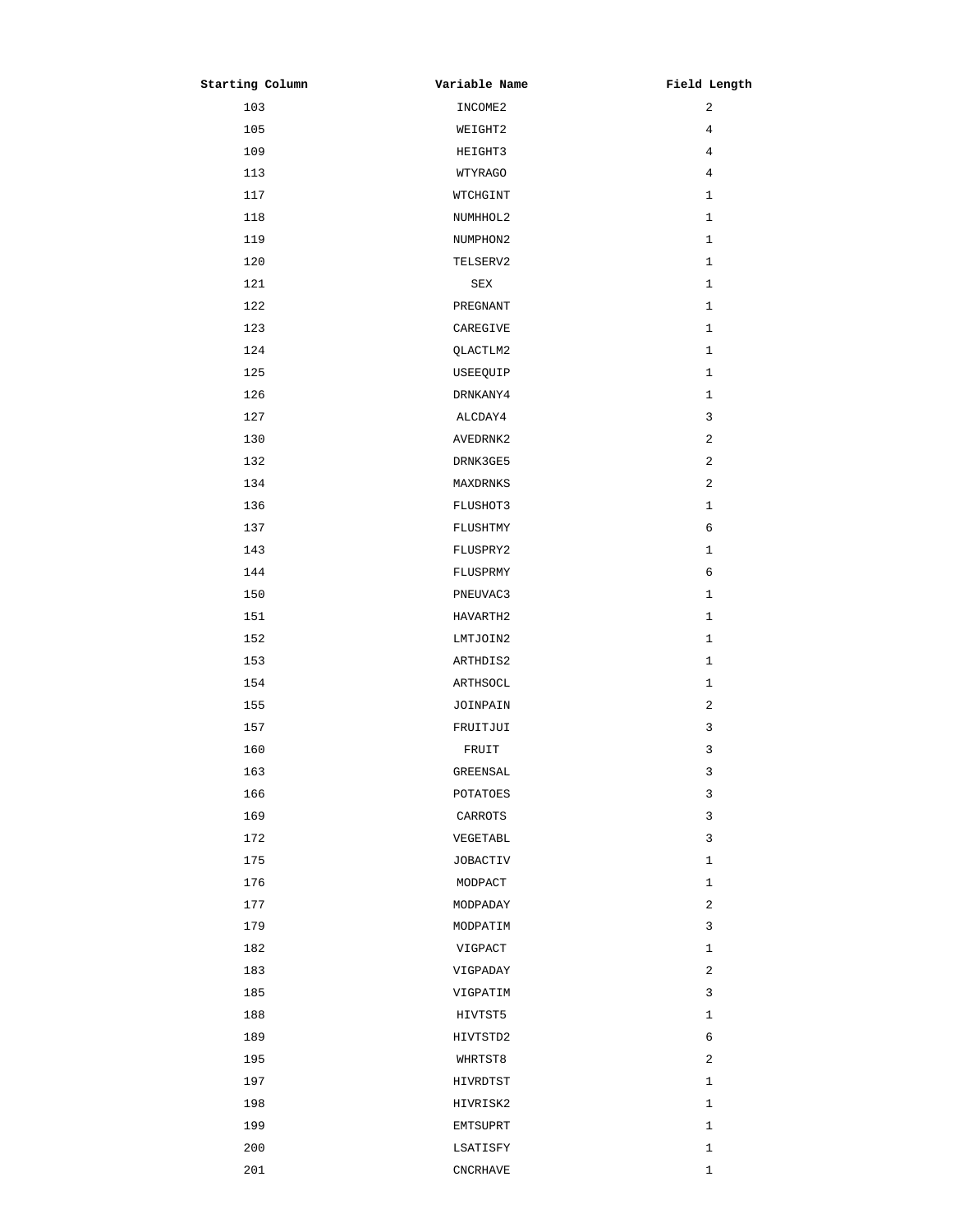| Starting Column | Variable Name   | Field Length   |
|-----------------|-----------------|----------------|
| 202             | CNCRDIFF        | 1              |
| 203             | CNCRAGE         | 2              |
| 205             | <b>CNCRTYPE</b> | 2              |
| 207             | PDIABTST        | 1              |
| 208             | PREDIAB1        | $\mathbf{1}$   |
| 209             | DIABAGE2        | 2              |
| 211             | INSULIN         | $\mathbf 1$    |
| 212             | <b>BLDSUGAR</b> | 3              |
| 215             | FEETCHK2        | 3              |
| 218             | DOCTDIAB        | 2              |
| 220             | CHKHEMO3        | 2              |
| 222             | FEETCHK         | $\overline{c}$ |
| 224             | <b>EYEEXAM</b>  | 1              |
| 225             | <b>DIABEYE</b>  | $\mathbf 1$    |
| 226             | DIABEDU         | $\mathbf{1}$   |
| 227             | PAINACT2        | $\overline{c}$ |
| 229             | QLMENTL2        | 2              |
| 231             | QLSTRES2        | 2              |
| 233             | QLHLTH2         | 2              |
| 235             | VIDFCLT2        | 1              |
| 236             | VIREDIF2        | 1              |
| 237             | VIPRFVS2        | 1              |
| 238             | VINOCRE2        | 2              |
| 240             | VIEYEXM2        | 1              |
| 241             | VIINSUR2        | 1              |
| 242             | VICTRCT2        | 1              |
| 243             | VIGLUMA2        | $\mathbf{1}$   |
| 244             | VIMACDG2        | 1              |
| 245             | SLEPTIME        | 2              |
| 247             | SLEPSNOR        | 1              |
| 248             | SLEPDAY         | 2              |
| 250             | SLEPDRIV        | 1              |
| 251             | HAREHAB1        | 1              |
| 252             | STREHAB1        | 1              |
| 253             | CVDASPRN        | 1              |
| 254             | ASPUNSAF        | 1              |
| 255             | <b>BPEATHBT</b> | 1              |
| 256             | <b>BPSALT</b>   | 1              |
| 257             | <b>BPALCHOL</b> | 1              |
| 258             | <b>BPEXER</b>   | 1              |
| 259             | <b>BPEATADV</b> | 1              |
| 260             | <b>BPSLTADV</b> | $\mathbf 1$    |
| 261             | <b>BPALCADV</b> | 1              |
| 262             | <b>BPEXRADV</b> | 1              |
| 263             | <b>BPMEDADV</b> | 1              |
| 264             | BPHI2MR         | 1              |
| 265             | HASYMP1         | 1              |
| 266             | HASYMP2         | 1              |
| 267             | HASYMP3         | $\mathbf 1$    |
|                 |                 |                |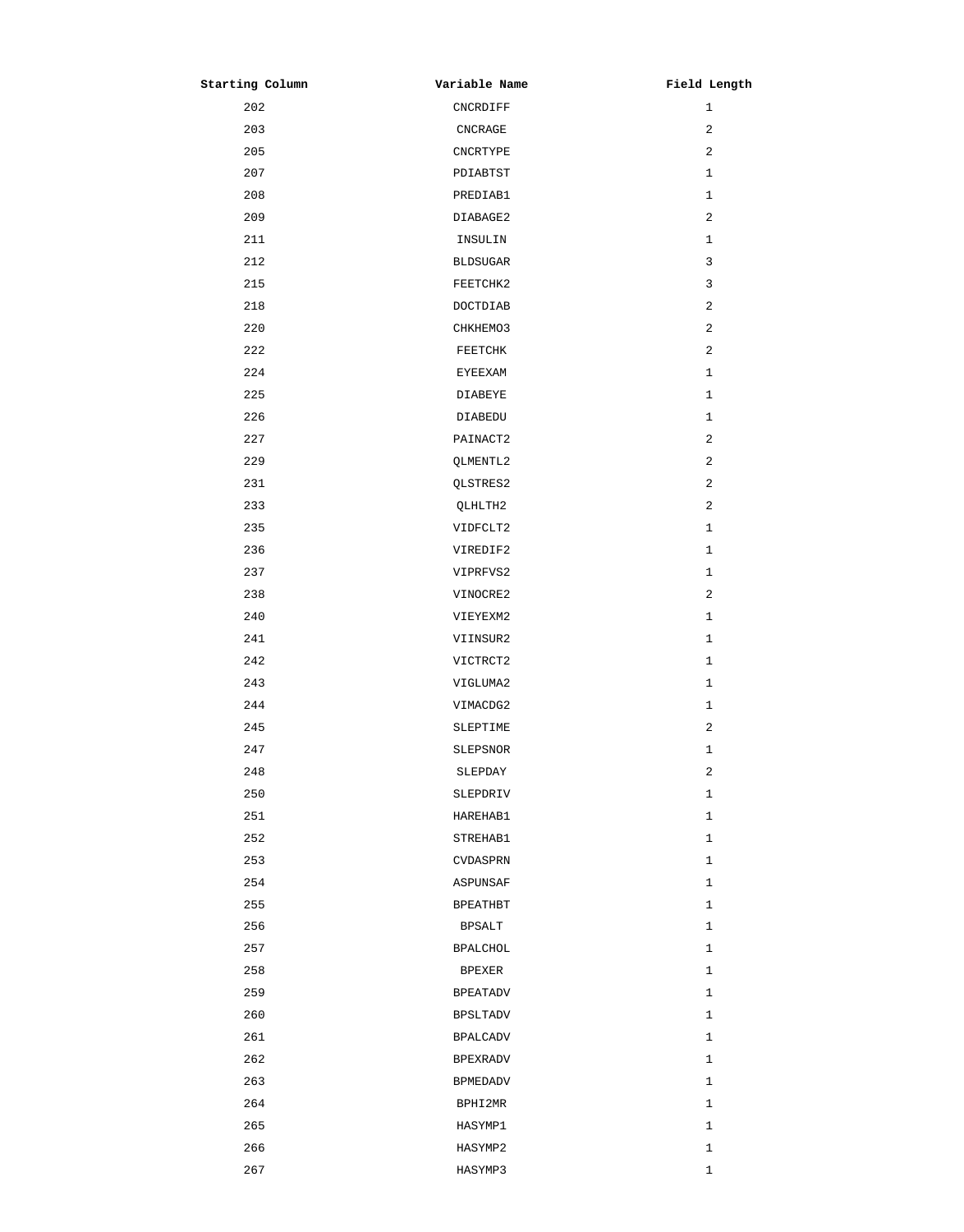| Starting Column | Variable Name   | Field Length |
|-----------------|-----------------|--------------|
| 268             | HASYMP4         | $\mathbf{1}$ |
| 269             | HASYMP5         | $\mathbf{1}$ |
| 270             | HASYMP6         | $\mathbf{1}$ |
| 271             | STRSYMP1        | $\mathbf{1}$ |
| 272             | STRSYMP2        | $\mathbf{1}$ |
| 273             | STRSYMP3        | $\mathbf{1}$ |
| 274             | STRSYMP4        | $\mathbf{1}$ |
| 275             | STRSYMP5        | $\mathbf{1}$ |
| 276             | STRSYMP6        | $\mathbf{1}$ |
| 277             | FIRSTAID        | $\mathbf{1}$ |
| 278             | HADMAM          | $\mathbf{1}$ |
| 279             | HOMLONG         | $\mathbf{1}$ |
| 280             | PROFEXAM        | $\mathbf{1}$ |
| 281             | LENGEXAM        | $\mathbf{1}$ |
| 282             | HADPAP2         | $\mathbf{1}$ |
| 283             | LASTPAP2        | $\mathbf{1}$ |
| 284             | HADHYST2        | $\mathbf{1}$ |
| 285             | PSATEST         | $\mathbf{1}$ |
| 286             | PSATIME         | $\mathbf{1}$ |
| 287             | DIGRECEX        | $\mathbf{1}$ |
| 288             | DRETIME         | $\mathbf{1}$ |
| 289             | PROSTATE        | $\mathbf{1}$ |
| 290             | <b>BLDSTOOL</b> | $\mathbf{1}$ |
| 291             | LSTBLDS3        | $\mathbf{1}$ |
| 292             | HADSIGM3        | $\mathbf{1}$ |
| 293             | HADSGC01        | 1            |
| 294             | LASTSIG3        | $\mathbf{1}$ |
| 295             | CSRVTRT         | $\mathbf{1}$ |
| 296             | CSRVDOC         | 2            |
| 298             | CSRVSUM         | 1            |
| 299             | <b>CSRVRTRN</b> | $\mathbf{1}$ |
| 300             | CSRVINST        | $1\,$        |
| 301             | CSRVINSR        | 1            |
| 302             | CSRVDEIN        | $\mathbf{1}$ |
| 303             | CSRVCLIN        | 1            |
| 304             | CSRVPAIN        | $1\,$        |
| 305             | CSRVCTRL        | $1\,$        |
| 306             | ASTHMAGE        | 2            |
| 308             | ASATTACK        | $1\,$        |
| 309             | ASERVIST        | 2            |
| 311             | ASDRVIST        | 2            |
| 313             | ASRCHKUP        | 2            |
| 315             | ASACTLIM        | 3            |
| 318             | ASYMPTOM        | 1            |
| 319             | ASNOSLEP        | 1            |
| 320             | ASTHMED3        | $\mathbf{1}$ |
| 321             | ASINHALR        | 1            |
| 322             | ARTTODAY        | 1            |
| 323             | ARTHWGT         | $\mathbf 1$  |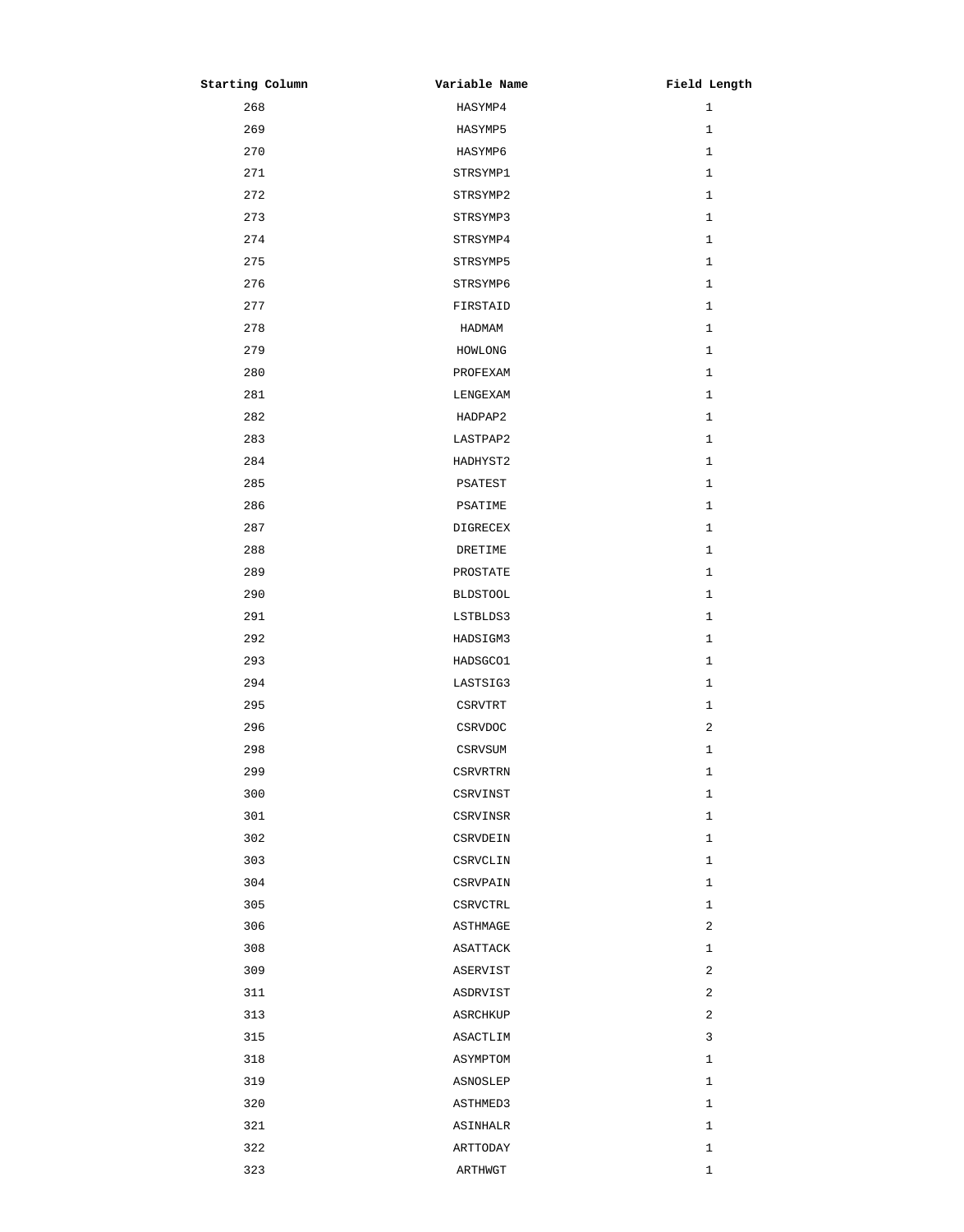| Starting Column | Variable Name  | Field Length |
|-----------------|----------------|--------------|
| 324             | ARTHEXER       | $\mathbf{1}$ |
| 325             | ARTHEDU        | 1            |
| 326             | TNSARCV        | $\mathbf{1}$ |
| 327             | TNSARCNT       | 1            |
| 328             | TNSASHOT       | $\mathbf{1}$ |
| 329             | <b>HPVADVC</b> | $\mathbf{1}$ |
| 330             | HPVADSHT       | 2            |
| 332             | SHINGLES       | 1            |
| 333             | CRGVAGE        | 3            |
| 336             | CRGVGNDR       | 1            |
| 337             | CRGVRELT       | 2            |
| 339             | CRGVLONG       | 3            |
| 342             | CRGVPROB       | 2            |
| 344             | CRGVMOST       | 2            |
| 346             | CRGVHRS        | 3            |
| 349             | CRGVDIFF       | 2            |
| 351             | CRGVCHNG       | $\mathbf{1}$ |
| 352             | GPWELPR3       | $\mathbf{1}$ |
| 353             | GP3DYWTR       | $\mathbf{1}$ |
| 354             | GP3DYFD1       | $\mathbf{1}$ |
| 355             | GP3DYPRS       | $\mathbf{1}$ |
| 356             | GPBATRAD       | $\mathbf{1}$ |
| 357             | GPFLSLIT       | 1            |
| 358             | GPEMRCM1       | $\mathbf{1}$ |
| 359             | GPEMRIN1       | 1            |
| 360             | GPVACPL1       | $\mathbf{1}$ |
| 361             | GPMNDEVC       | 1            |
| 362             | GPNOTEV1       | 2            |
| 364             | RRCLASS2       | $\mathbf{1}$ |
| 365             | RRCOGNT2       | 1            |
| 366             | RRATWRK2       | $\mathbf{1}$ |
| 367             | RRHCARE3       | $\mathbf{1}$ |
| 368             | RRPHYSM2       | $\mathbf{1}$ |
| 369             | RREMTSM2       | $\mathbf{1}$ |
| 370             | MISNERVS       | $\mathbf{1}$ |
| 371             | MISHOPLS       | $\mathbf{1}$ |
| 372             | MISRSTLS       | $\mathbf{1}$ |
| 373             | MISDEPRD       | $\mathbf{1}$ |
| 374             | MISEFFRT       | $\mathbf{1}$ |
| 375             | MISWTLES       | $\mathbf{1}$ |
| 376             | MISNOWRK       | 2            |
| 378             | MISTMNT        | $\mathbf{1}$ |
| 379             | MISTRHLP       | $\mathbf{1}$ |
| 380             | MISPHLPF       | $\mathbf{1}$ |
| 381             | IAQCODT1       | $\mathbf{1}$ |
| 382             | CMDGPPWR       | $\mathbf{1}$ |
| 383             | CMDGPBAT       | $\mathbf{1}$ |
| 384             | CMDGPGEN       | $\mathbf{1}$ |
| 385             | CMDGPDSL       | $\mathbf 1$  |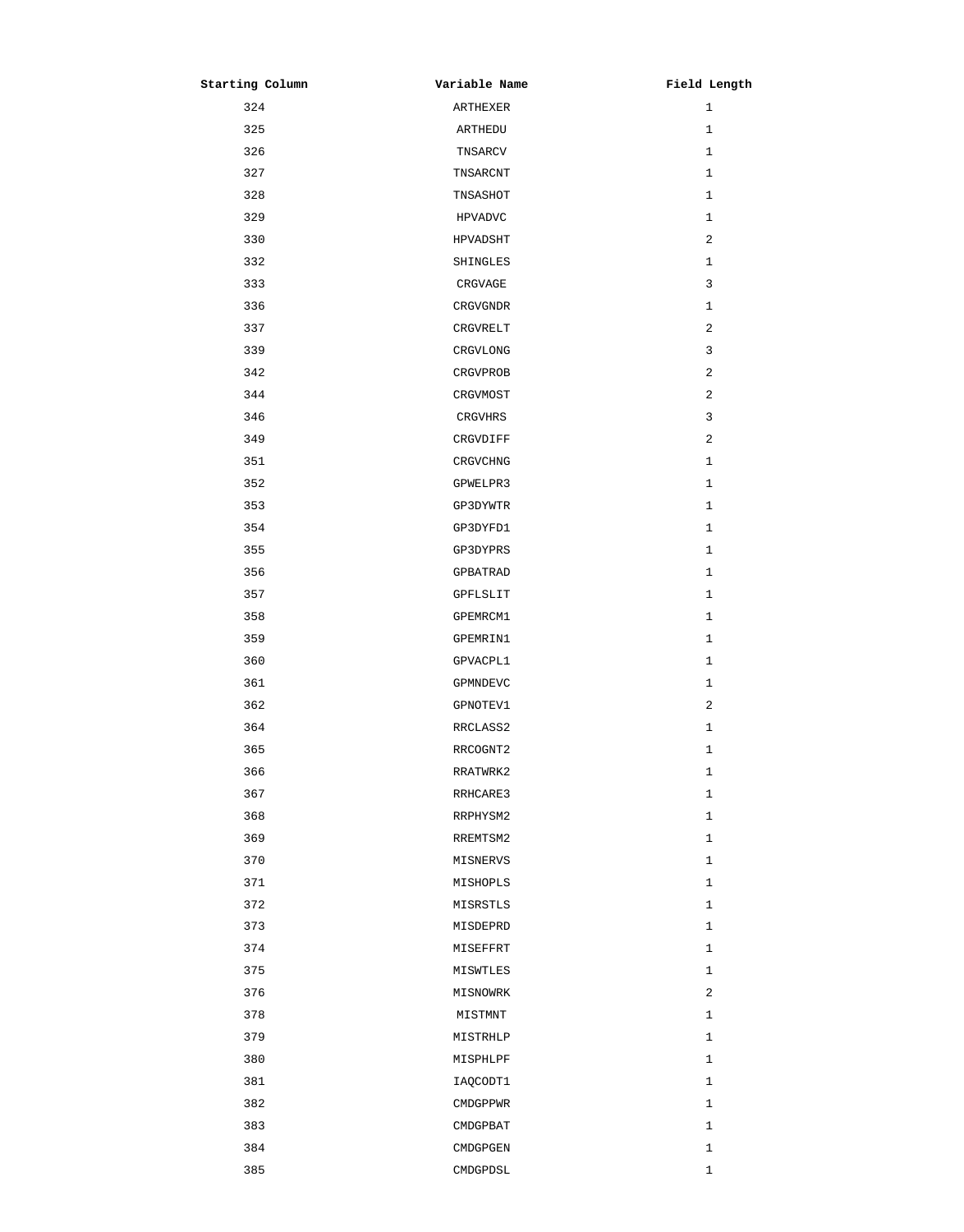| Starting Column | Variable Name       | Field Length   |
|-----------------|---------------------|----------------|
| 386             | CMDGPLOC            | $\mathbf{1}$   |
| 387             | CMDGPRUN            | 1              |
| 388             | CMDGPOWN            | $\mathbf{1}$   |
| 389             | RENTHOM1            | $\mathbf{1}$   |
| 390             | SCNTMONY            | $\mathbf{1}$   |
| 391             | SCNTMEAL            | $\mathbf{1}$   |
| 392             | SCNTPAID            | $\mathbf{1}$   |
| 393             | SCNTWORK            | 2              |
| 395             | SCNTLPAD            | $\mathbf{1}$   |
| 396             | SCNTLWRK            | $\overline{a}$ |
| 398             | SCNTVOTE            | $\mathbf{1}$   |
| 399             | ACEDEPRS            | $\mathbf{1}$   |
| 400             | ACEDRINK            | $\mathbf{1}$   |
| 401             | ACEDRUGS            | $\mathbf{1}$   |
| 402             | ACEPRISN            | $\mathbf{1}$   |
| 403             | <b>ACEDIVRC</b>     | $\mathbf{1}$   |
| 404             | <b>ACEPUNCH</b>     | $\mathbf{1}$   |
| 405             | ACEHURT             | $\mathbf{1}$   |
| 406             | ACESWEAR            | 1              |
| 407             | ACETOUCH            | $\mathbf{1}$   |
| 408             | ACETTHEM            | $\mathbf{1}$   |
| 409             | ACEHVSEX            | $\mathbf{1}$   |
| 410             | RCSBIRTH            | 6              |
| 416             | RCSGENDR            | $\mathbf{1}$   |
| 417             | RCHISLAT            | $\mathbf{1}$   |
| 418             | RCSRACE             | 6              |
| 424             | RCSBRACE            | $\mathbf{1}$   |
| 425             | RCSRLTN2            | $\mathbf{1}$   |
| 426             | CASTHDX2            | $\mathbf{1}$   |
| 427             | CASTHNO2            | $\mathbf 1$    |
| 428             | FLUSHCH1            | $1\,$          |
| 429             | RCVFVCH3            | $\epsilon$     |
| 435             | HPVCHVC             | $\mathbf{1}$   |
| 436             | HPVCHSHT            | $\sqrt{2}$     |
| 438             | TNSCRCV             | $\mathbf{1}$   |
| 439             | TNSCRCNT            | $\mathbf{1}$   |
| 440             | TNSCSHOT            | $\mathbf{1}$   |
| 441             | $\_{\tt STSTR}$     | 5              |
| 446             | $_WT2$              | 10             |
| 456             | $\_AGEG$            | 2              |
| 458             | $\_$ SEXG $\_$      | $\mathbf{1}$   |
| 459             | $\_RACEG3$          | $\mathbf{1}$   |
| 460             | $_R$ FHLTH          | $\mathbf{1}$   |
| 461             | $\_$ HCVU65         | $\mathbf{1}$   |
| 462             | $\_{{\tt TOTINDA}}$ | 1              |
| 463             | $_K$ FHYPE5         | $\mathbf{1}$   |
| 464             | $\_$ CHOLCHK        | $\mathbf{1}$   |
| 465             | $\_$ RFCHOL         | $\mathbf 1$    |
| 466             | $_L$ TASTHM         | $\mathbf 1$    |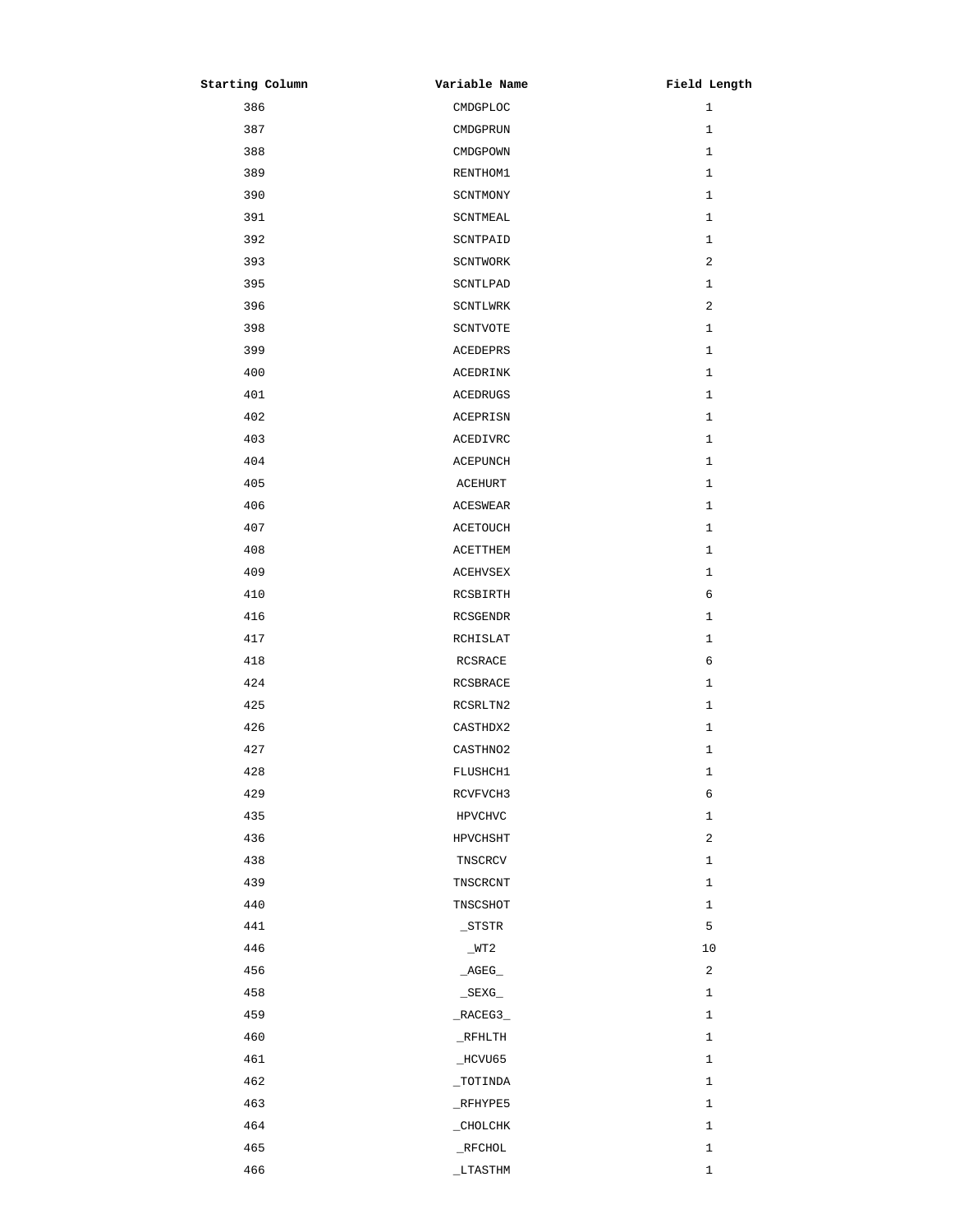| Starting Column | Variable Name                                     | Field Length   |
|-----------------|---------------------------------------------------|----------------|
| 467             | $\_$ CASTHMA                                      | $\mathbf{1}$   |
| 468             | $\_$ ASTHMST                                      | $\mathbf{1}$   |
| 469             | _SMOKER3                                          | $\mathbf{1}$   |
| 470             | $_K$ FSMOK3                                       | $\mathbf{1}$   |
| 471             | MRACEORG                                          | 6              |
| 477             | MRACEASC                                          | 6              |
| 483             | PRACE                                             | $\sqrt{2}$     |
| 485             | $_MRACE$                                          | 2              |
| 487             | RACE <sub>2</sub>                                 | $\mathbf{1}$   |
| 488             | $\_RACEG2$                                        | $\mathbf{1}$   |
| 489             | $\_RACES2$                                        | $\mathbf{1}$   |
| 490             | RACE_G                                            | $\mathbf{1}$   |
| 491             | $\mathop{\rule[0pt]{.5pt}{1pt}\text{\it CNRACE}}$ | $\mathbf{1}$   |
| 492             | $_CNRACEC$                                        | $\mathbf{1}$   |
| 493             | AGEG5YR                                           | $\sqrt{2}$     |
| 495             | $\_AGE65YR$                                       | $\mathbf{1}$   |
| 496             | $\_AGE\_G$                                        | $\mathbf{1}$   |
| 497             | HTIN3                                             | $\mathsf 3$    |
| 500             | HTM3                                              | 3              |
| 503             | WTKG2                                             | 5              |
| 508             | $\_$ BMI4                                         | $\overline{4}$ |
| 512             | _BMI4CAT                                          | $\mathbf{1}$   |
| 513             | $_K$ FBMI4                                        | $\mathbf{1}$   |
| 514             | _CHLDCNT                                          | $\mathbf{1}$   |
| 515             | $\_EDUCAG$                                        | 1              |
| 516             | $\_$ INCOMG                                       | $\mathbf{1}$   |
| 517             | DROCDY2_                                          | $\mathsf{3}$   |
| 520             | RFBING4                                           | $\mathbf{1}$   |
| 521             | _DRNKDY3                                          | 4              |
| 525             | $\_DRNKMO3$                                       | $\overline{4}$ |
| 529             | $_RFDRHV3$                                        | 1              |
| 530             | $_R$ FDRMN3                                       | $1\,$          |
| 531             | $_R$ FDRWM3                                       | $\mathbf{1}$   |
| 532             | $_F$ LSHOT3                                       | $\mathbf{1}$   |
| 533             | _PNEUMO2                                          | $\mathbf{1}$   |
| 534             | $\_$ DRDXART                                      | $1\,$          |
| 535             | FTJUDAY_                                          | 3              |
| 538             | FRUTDAY_                                          | $\mathsf 3$    |
| 541             | GNSLDAY_                                          | $\mathsf 3$    |
| 544             | POTADAY_                                          | $\mathsf 3$    |
| 547             | CRTSDAY_                                          | $\mathsf 3$    |
| 550             | VEGEDAY_                                          | 3              |
| 553             | $\_$ FRTSERV                                      | 5              |
| 558             | _FRTINDX                                          | $\mathbf{1}$   |
| 559             | $_F$ v5SRV                                        | 1              |
| 560             | _MODPAMN                                          | 3              |
| 563             | _VIGPAMN                                          | 3              |
| 566             | MODCAT_                                           | $\mathbf 1$    |
| 567             | VIGCAT_                                           | $1\,$          |